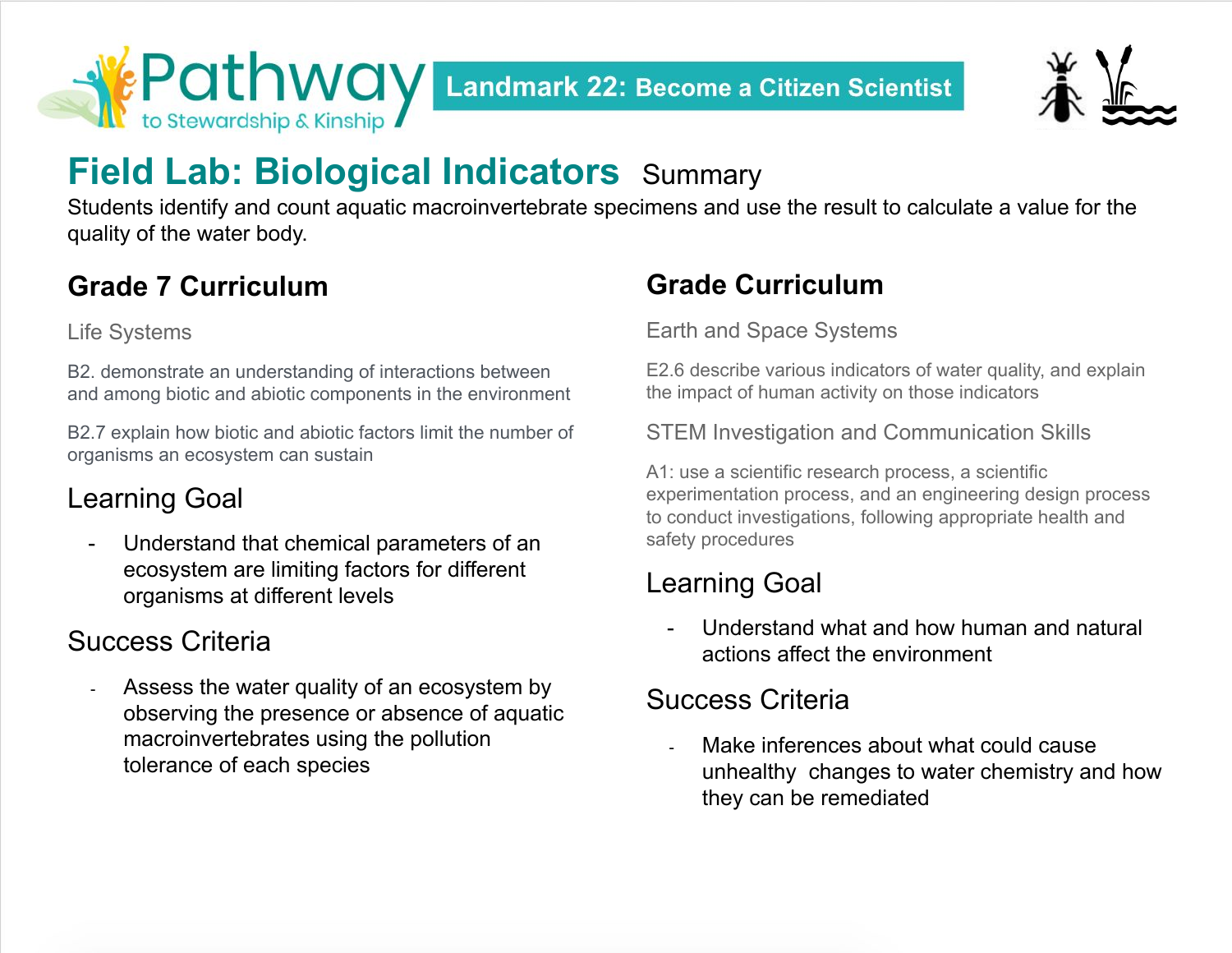



# **Field Lab: Biological Indicators** Materials and Resources

#### **Materials**

- Dip nets
- Holding tubs (dishwashing tub work well)
- Sorting dishes (ice cube trays, petri dishes, yogurt tubs)
- **Turkey basters**
- **Spoons**
- Recording and calculating sheets
- Clipboards, pencils
- **Calculators**
- Identification guides or keys

## Identification Guides

- Key to Macroinvertebrate Life in the River
	- [https://www.tu.org/wp-content/uploads/20](https://www.tu.org/wp-content/uploads/2019/04/Macroinvertebrate_Key.pdf) [19/04/Macroinvertebrate\\_Key.pdf](https://www.tu.org/wp-content/uploads/2019/04/Macroinvertebrate_Key.pdf)
	- Should be printed on 11"x17" paper
- Identification Guide to Freshwater **Macroinvertebrates** 
	- [https://3jgs2o4a02n22u73bi2gnd3l-wpeng](https://3jgs2o4a02n22u73bi2gnd3l-wpengine.netdna-ssl.com/wp-content/uploads/StroudWebsiteMacroKeyFNL.pdf) [ine.netdna-ssl.com/wp-content/uploads/St](https://3jgs2o4a02n22u73bi2gnd3l-wpengine.netdna-ssl.com/wp-content/uploads/StroudWebsiteMacroKeyFNL.pdf) [roudWebsiteMacroKeyFNL.pdf](https://3jgs2o4a02n22u73bi2gnd3l-wpengine.netdna-ssl.com/wp-content/uploads/StroudWebsiteMacroKeyFNL.pdf)
	- Slide based

## Online Index Calculators

#### Leaf Pack Pollution Tolerance Index:

<https://leafpacknetwork.org/biotic-index/>

#### Stream Quality Index Calculator

- [https://inside.nku.edu/row/macroinvertebrates/s](https://inside.nku.edu/row/macroinvertebrates/sqi-calculator.html) [qi-calculator.html](https://inside.nku.edu/row/macroinvertebrates/sqi-calculator.html)
- **From Northern Kentucky University**

#### Pollution Tolerance Indicator

- [https://inside.nku.edu/row/macroinvertebrates/p](https://inside.nku.edu/row/macroinvertebrates/pti-calculator.html) [ti-calculator.html](https://inside.nku.edu/row/macroinvertebrates/pti-calculator.html)
- From Northern Kentucky University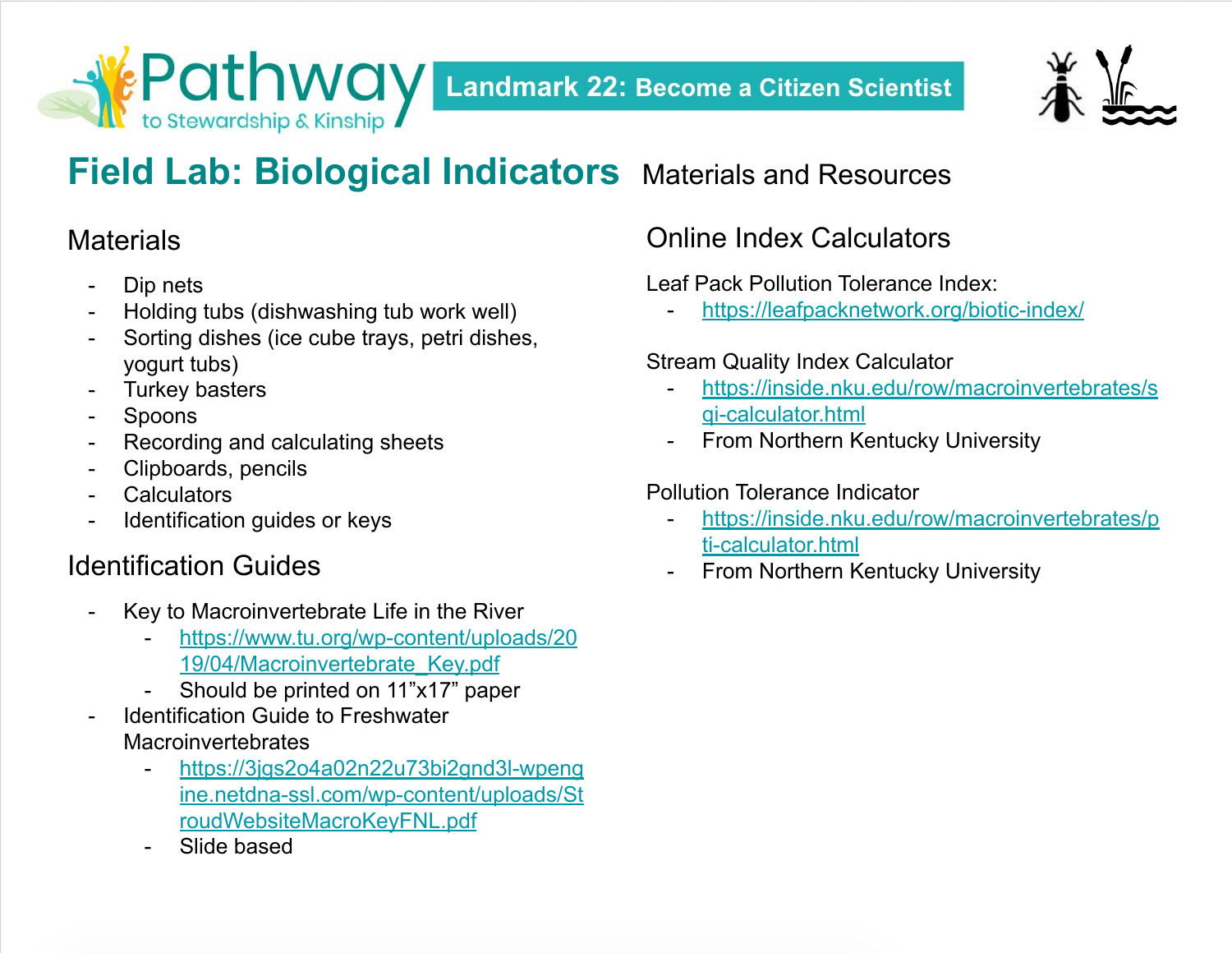



# Field Lab: Biological Indicators Outline

| min | <b>Topic</b>            | <b>Details</b>                                                                                                                                                                                                                    | <b>Supplies</b>                                                         |
|-----|-------------------------|-----------------------------------------------------------------------------------------------------------------------------------------------------------------------------------------------------------------------------------|-------------------------------------------------------------------------|
|     | Travel to site          |                                                                                                                                                                                                                                   |                                                                         |
| 10  | <b>Safety Talk</b>      | - establish boundaries<br>- establish a signal if a student is in distress<br>- establish a signal that time is up<br>- how to treat the bugs with care                                                                           |                                                                         |
| 10  | <b>Catching Bugs</b>    | - teacher or students collect clear water in the holding containers<br>(dishwashing tubs recommended)<br>- teacher or students collect bugs from the stream and distributes to<br>the holding containers                          | - nets<br>- holding containers one per<br>group<br>- basters and spoons |
| 20  | <b>Identifying Bugs</b> | - students may use basters and spoons to sort the bugs into species<br>groups using smaller containers (ice cube trays are ideal)<br>- using identification guides, students record which bugs they found<br>and how many of each | - id guides<br>- recording sheets<br>- clipboards, pencils              |
| 5   | Clean up and Go         | - gently return the bugs to where they were caught<br>- collect all materials, double check nothing is left<br>- head count and return home                                                                                       |                                                                         |
| 10  | Calculate the FBI       | - transfer data and calculate<br>- manually using worksheet<br>- with an online calculator<br>- complete calculations and determine the water quality rating<br>- create a water quality statement                                | - worksheet and calculator<br>Or<br>- online calculator                 |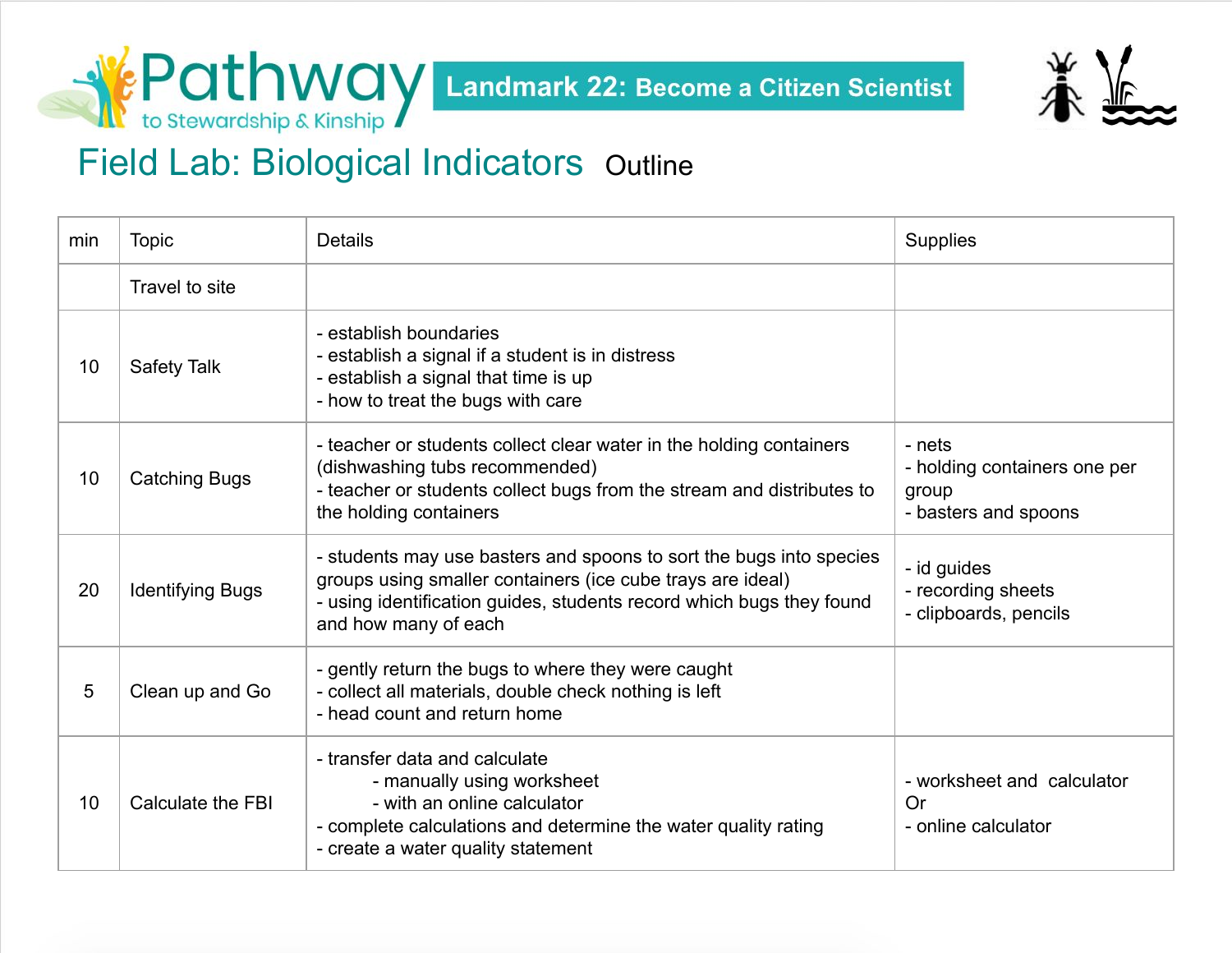



# Field Lab: Biological Indicators Index Options

There are a variety of indexes that evaluate water quality using aquatic (benthic) macroinvertebrates. This lesson plan includes worksheets for two protocols. Please review the information below and the included worksheets to decide which protocol is best for your class.

## **Family Biotic Index**

This is the protocol used by Conservation Authorities and is based on the Ontario Stream Assessment Protocol. The system used in this lesson is a simplified version based on the EcoSpark [Changing](https://www.ecospark.ca/changing-currents) [Currents](https://www.ecospark.ca/changing-currents) program. By using standardized methods and calculations, data from different water bodies and changes over time can be accurately compared.

This protocol involves counting numbers of aquatic macroinvertebrates and weighting each species count with a Tolerance Value using an equation to calculate the Family Biotic Index.

Pros:

- What the professionals use, it's (almost) the real deal
- Very accurate and detailed

Cons:

- Students will need to identify a wider range of species
- Calculations may be challenging

## **Leaf Pack Biotic Index**

The [Leaf Pack Network](https://leafpacknetwork.org/about/) is an initiative of [Stroud™](http://www.stroudcenter.org/) [Water Research Center](http://www.stroudcenter.org/). They have developed a set of standardized sampling protocols and assessment calculations that teachers and students can follow. However, you can use their Biotic Index calculation procedure even if you are not participating in their program.

This protocol involves identifying invertebrates to their family taxonomic level and recording presence or absence.

Pros:

- Identification is easier
- Calculations are more simple
- There is an online tool that will do the calculations for you

Cons:

This is a simplified index and provides a more general assessment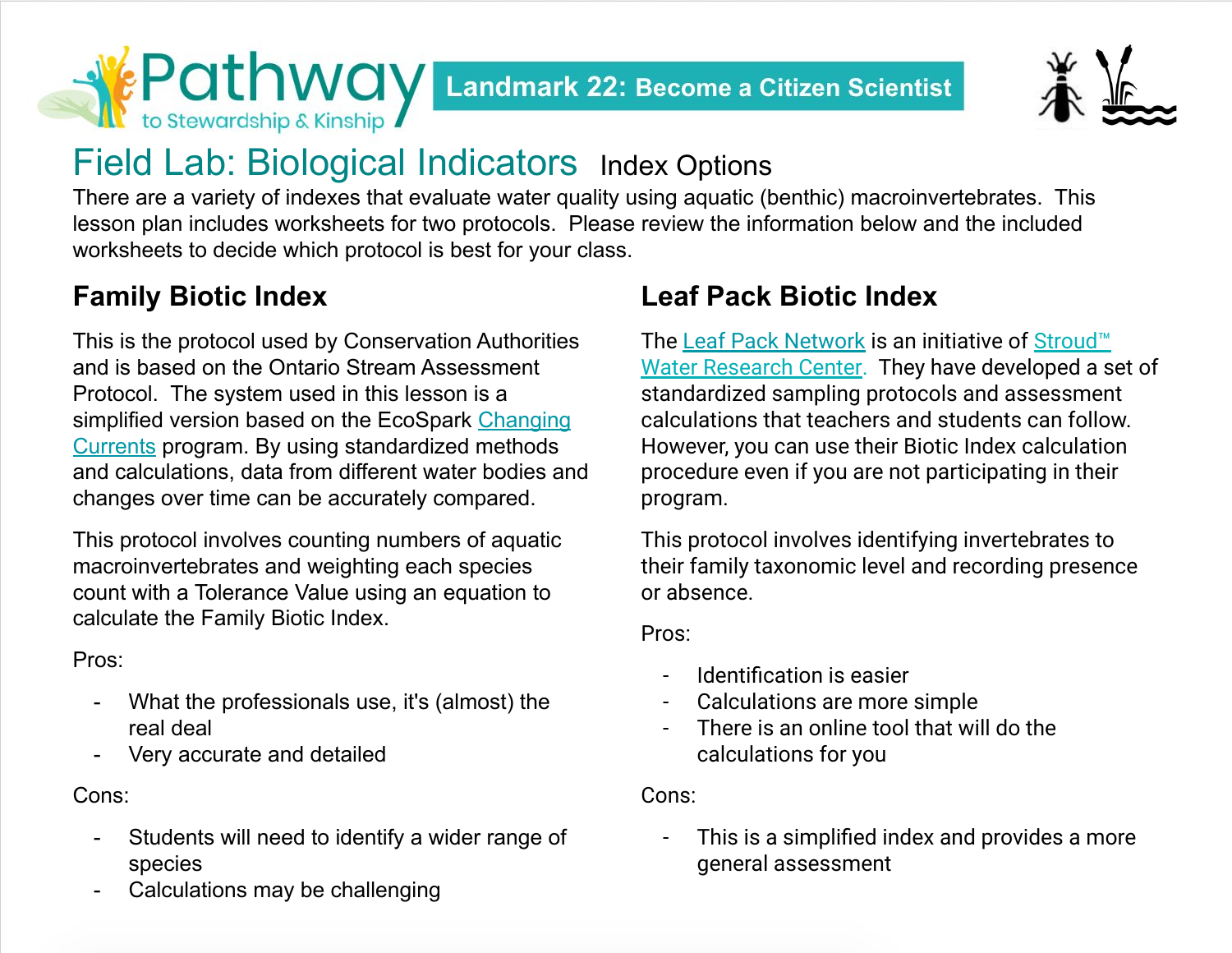**KEP OT NWOY Landmark 22: Become a Citizen Scientist** 



Field Lab: Biological Indicators Tracking Sheet for Leaf Pack Biotic Index Each box is a taxon (group of related species). Circle as present if even one specimen is found. Make a tally mark for each specimen you find from the taxa below.

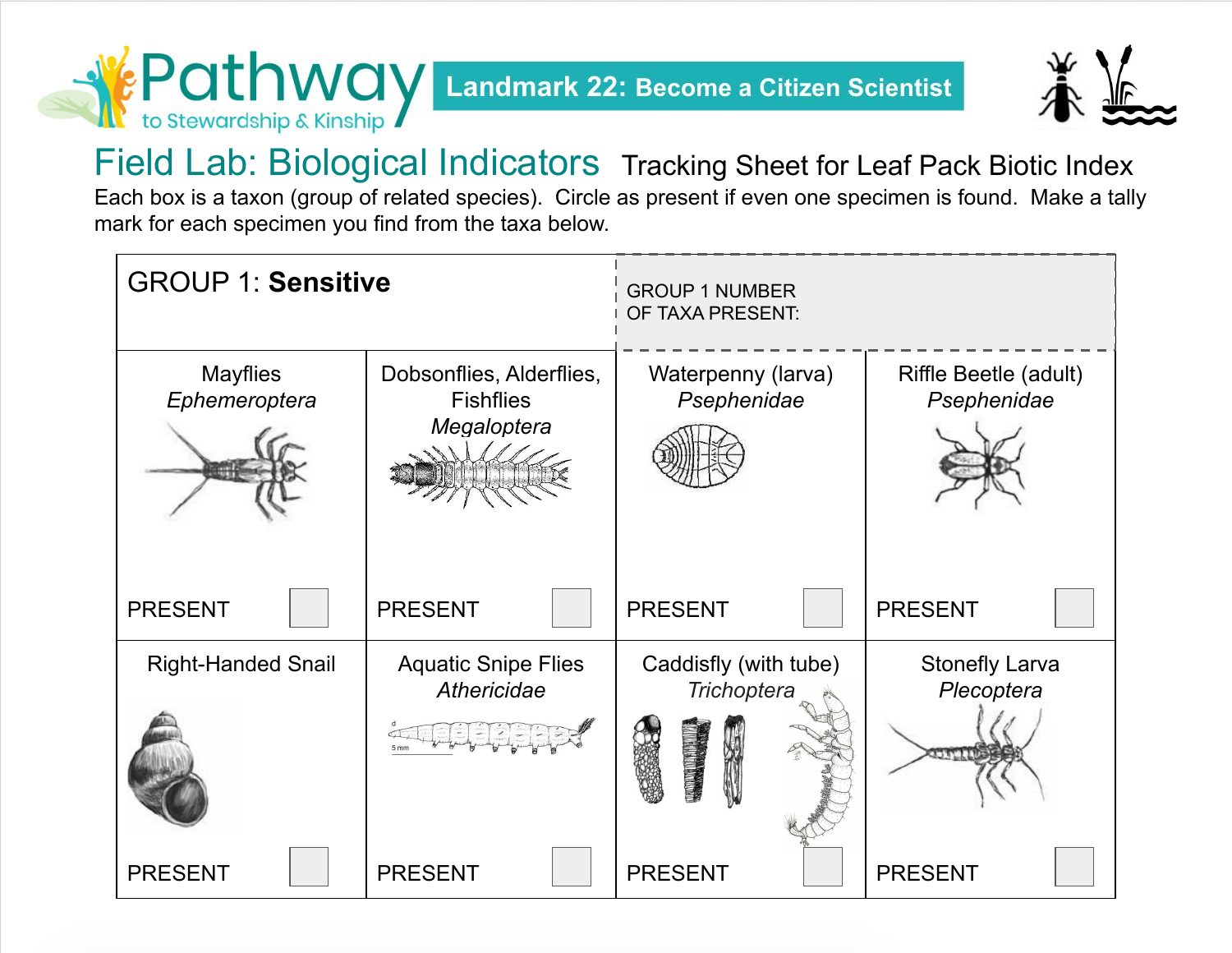**EPOTHWOY Landmark 22: Become a Citizen Scientist** 



Field Lab: Biological Indicators Tracking Sheet for Leaf Pack Biotic Index Each box is a taxon (group of related species). Circle as present if even one specimen is found. Make a tally mark for each specimen you find from the taxa below.

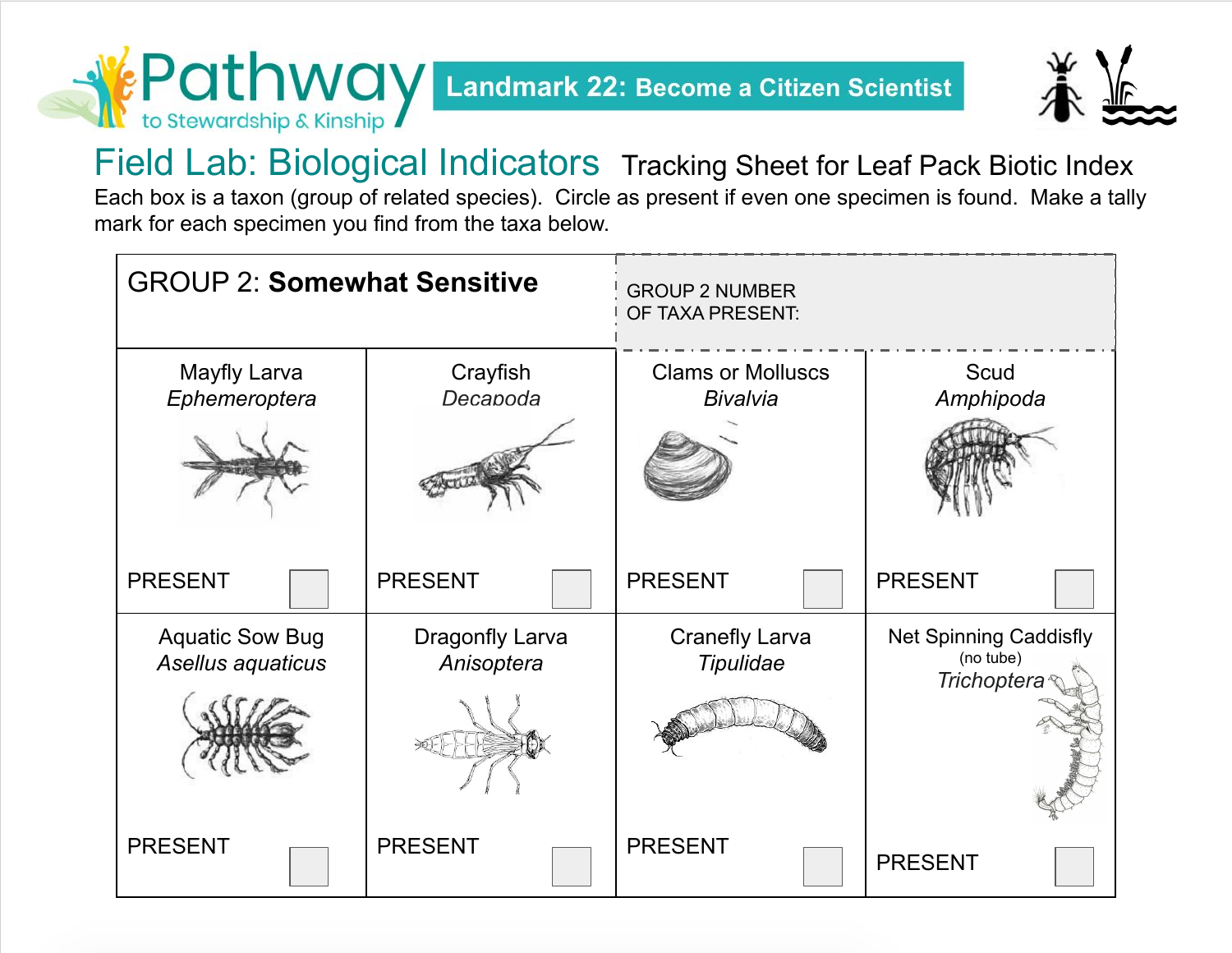**SEP OT NWOLY Landmark 22: Become a Citizen Scientist** 



Field Lab: Biological Indicators Tracking Sheet for Leaf Pack Biotic Index Each box is a taxon (group of related species). Circle as present if even one specimen is found. Make a tally mark for each specimen you find from the taxa below.

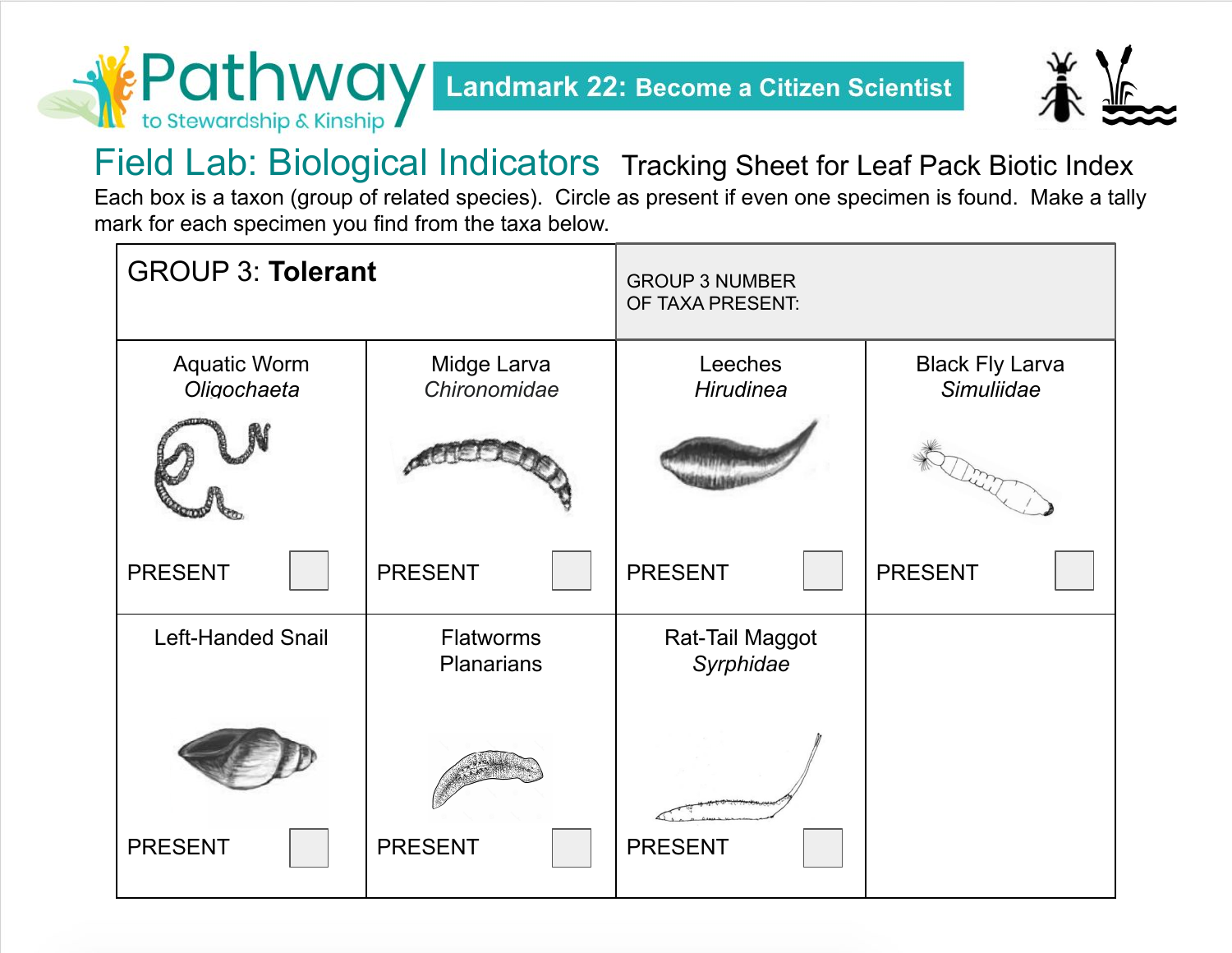Landmark 22: Become a Citizen Scientist



Field Lab: Biological Indicators Pollution Tolerance Index Calculating Sheet

Follow the steps to calculate the Biotic Index of the water body.

EPathwav

to Stewardship & Kinship



You may choose to use the Leaf Pack Network online Biotic Index Calculator <https://leafpacknetwork.org/biotic-index/>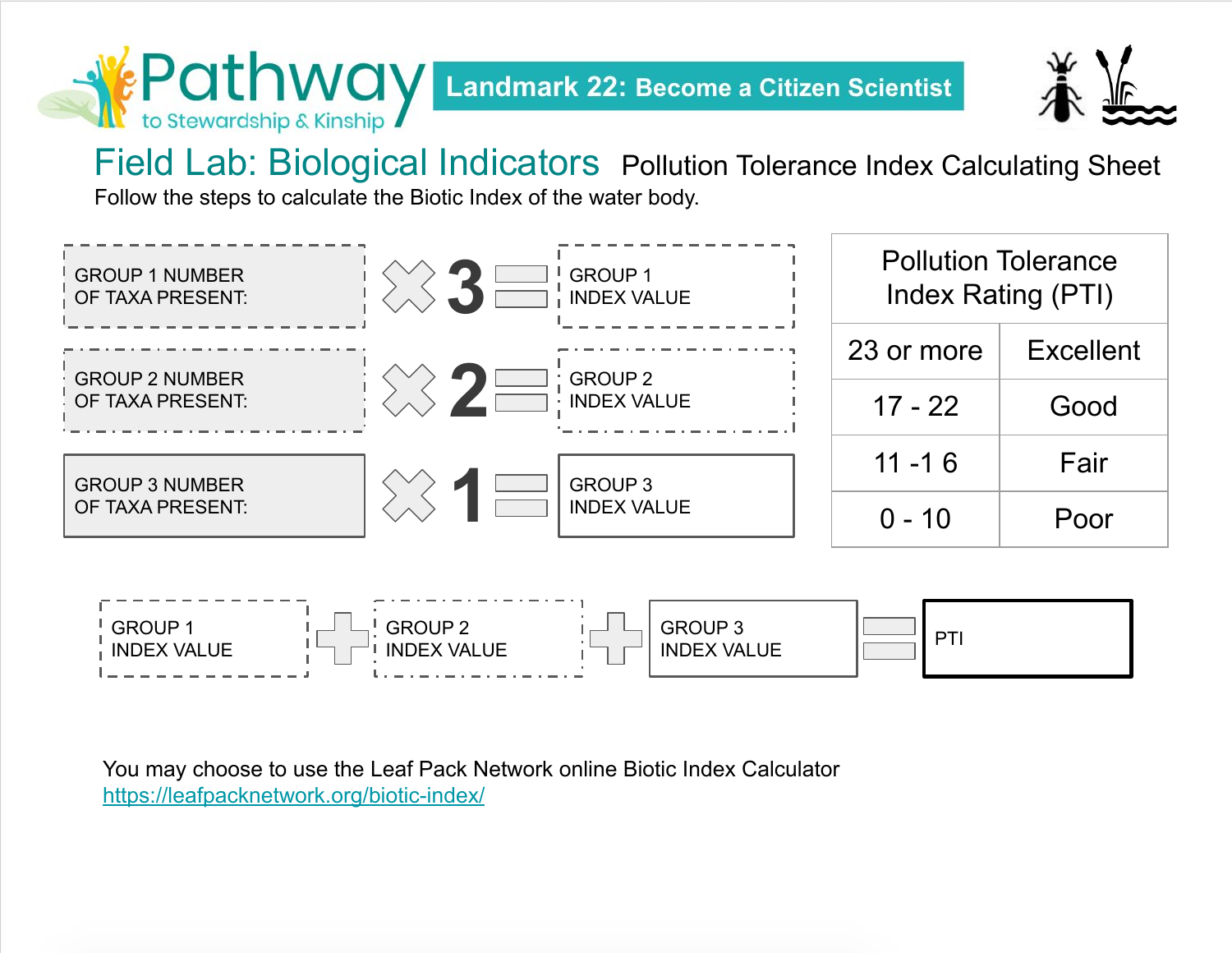

## Field Lab: Biological Indicators Family Biotic Index Tracking Sheet

Make a tally for each specimen found.



**Ontario Benthos Biomonitoring Network** 

Version 1.0, revised April 2005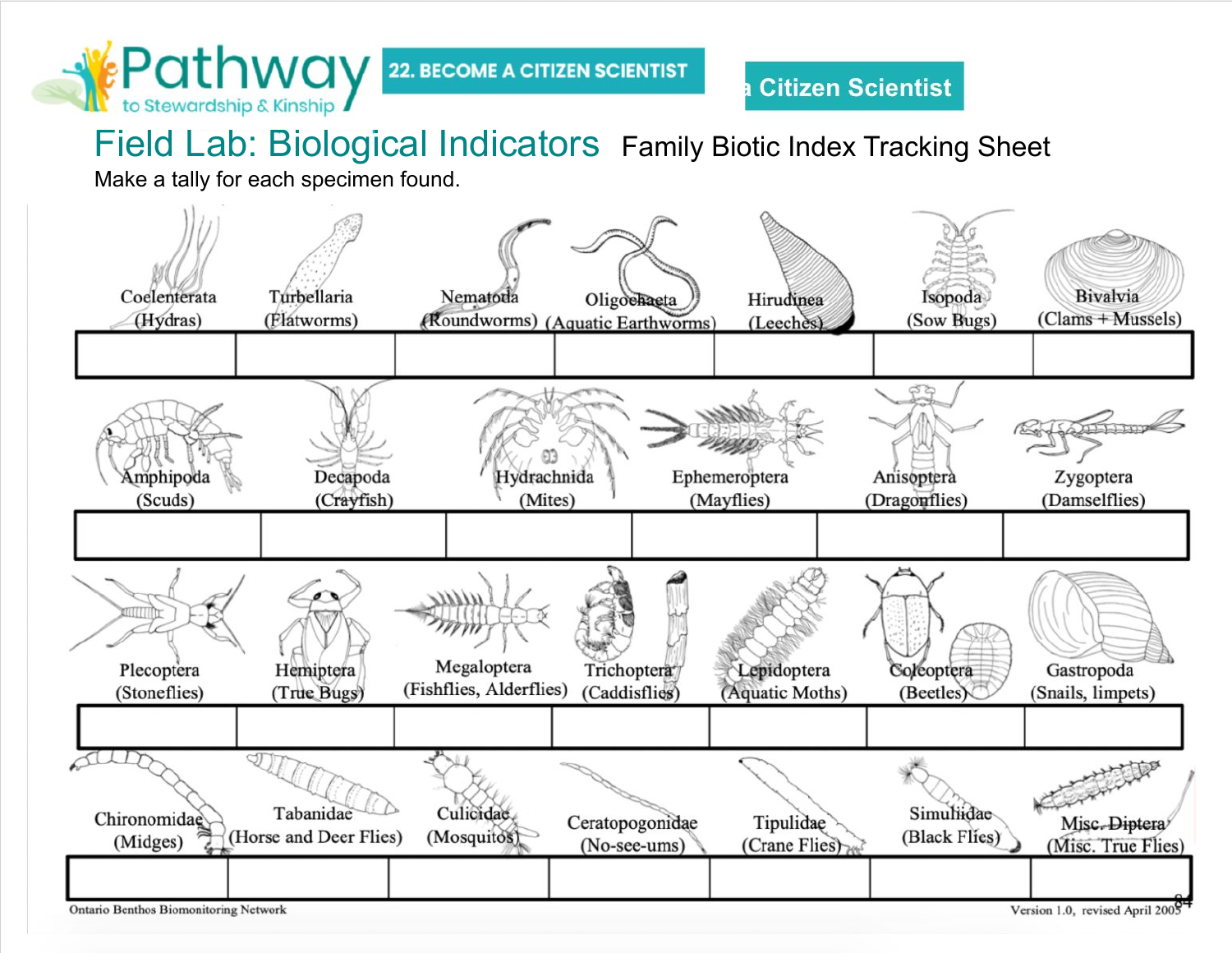# **EPathWay Landmark 22: Become a Citizen Scientist**



| Taxa               | <b>Common Name</b>          | Frequency (n) | Tolerance (a)  | <b>Product nxa</b> |
|--------------------|-----------------------------|---------------|----------------|--------------------|
| Coelenterate       | Hydras                      |               | 8              |                    |
| <b>Turbellaria</b> | <b>Flatworms</b>            |               | 8              |                    |
| Nematoda           | Roundworms                  |               | 8              |                    |
| Oligochaeta        | <b>Aquatic Earthworms</b>   |               | 8              |                    |
| <b>Hirudinea</b>   | Leeches                     |               | 8              |                    |
| Isopoda            | Sow Bugs                    |               | 8              |                    |
| Gastropoda         | Snails, Limpets             |               | 8              |                    |
| Zygoptera          | <b>Damselflies</b>          |               | $\overline{7}$ |                    |
| Chironomidae       | Midges                      |               | $\overline{7}$ |                    |
| Ceratopogonidae    | No-See-Ums                  |               | 6              |                    |
| Simulidae          | <b>Black Flies</b>          |               | 6              |                    |
| Pelecypoda         | Clams, Mussels              |               | 6              |                    |
| Amiphipoda         | <b>Scuds</b>                |               | 6              |                    |
| Hydracarina        | <b>Water Mites</b>          |               | 6              |                    |
| Ephemeroptera      | <b>Mayflies</b>             |               | 5              |                    |
| Anisoptera         | <b>Dragonflies</b>          |               | 5              |                    |
| Hemiptera          | <b>True Bugs</b>            |               | 5              |                    |
| Decapoda           | Crayfish                    |               | 5              |                    |
| Lepidoptera        | <b>Aquatic Moths</b>        |               | 5              |                    |
| Tabanidae          | <b>Horse and Deer Flies</b> |               | 5              |                    |
| Culicidae          | <b>Mosquitos</b>            |               | 5              |                    |
| Megaloptera        | <b>Fishlies, Alderflies</b> |               | 4              |                    |
| Trichoptera        | Caddisflies                 |               | 4              |                    |
| Coleoptera         | <b>Beetles</b>              |               | 4              |                    |
| <b>Tipulidae</b>   | <b>Crane Flies</b>          |               | 3              |                    |
| Plecoptera         | <b>Stoneflies</b>           |               | 1              |                    |
|                    | Total (n)                   |               | Total nxa      |                    |

| Total<br>$(n \times a)$ | $\blacksquare$<br>$\blacksquare$<br>۰<br>п. | Total |        | <b>FBI</b> |
|-------------------------|---------------------------------------------|-------|--------|------------|
|                         |                                             |       | $\sim$ |            |

| <b>Family Biotic Index</b> | <b>Water Quality</b> |
|----------------------------|----------------------|
| $0.00 - 3.50$              | <b>Excellent</b>     |
| 3.51-4.50                  | Very Good            |
| 4.51-5.50                  | Good                 |
| 5.51-6.50                  | Fair                 |
| 6.51-7.50                  | <b>Fairly Poor</b>   |
| 7.51-8.50                  | Poor                 |
| 8.51-10.0                  | Very Poor            |

FBI Table from: The Use of the Biotic Index as an Indication of Water Quality Melvin C. Zimmerman Department of Biology Lycoming College Williamsport, Pennsylvania 17701

[https://www.ableweb.org/biologylabs/wp-content/uploads/v](https://www.ableweb.org/biologylabs/wp-content/uploads/volumes/vol-5/6-zimmerman.pdf) [olumes/vol-5/6-zimmerman.pdf](https://www.ableweb.org/biologylabs/wp-content/uploads/volumes/vol-5/6-zimmerman.pdf)

Family tolerance values from the EcoSpark Data Analysis Calculator, link found here: <https://www.ecospark.ca/teaching-materials>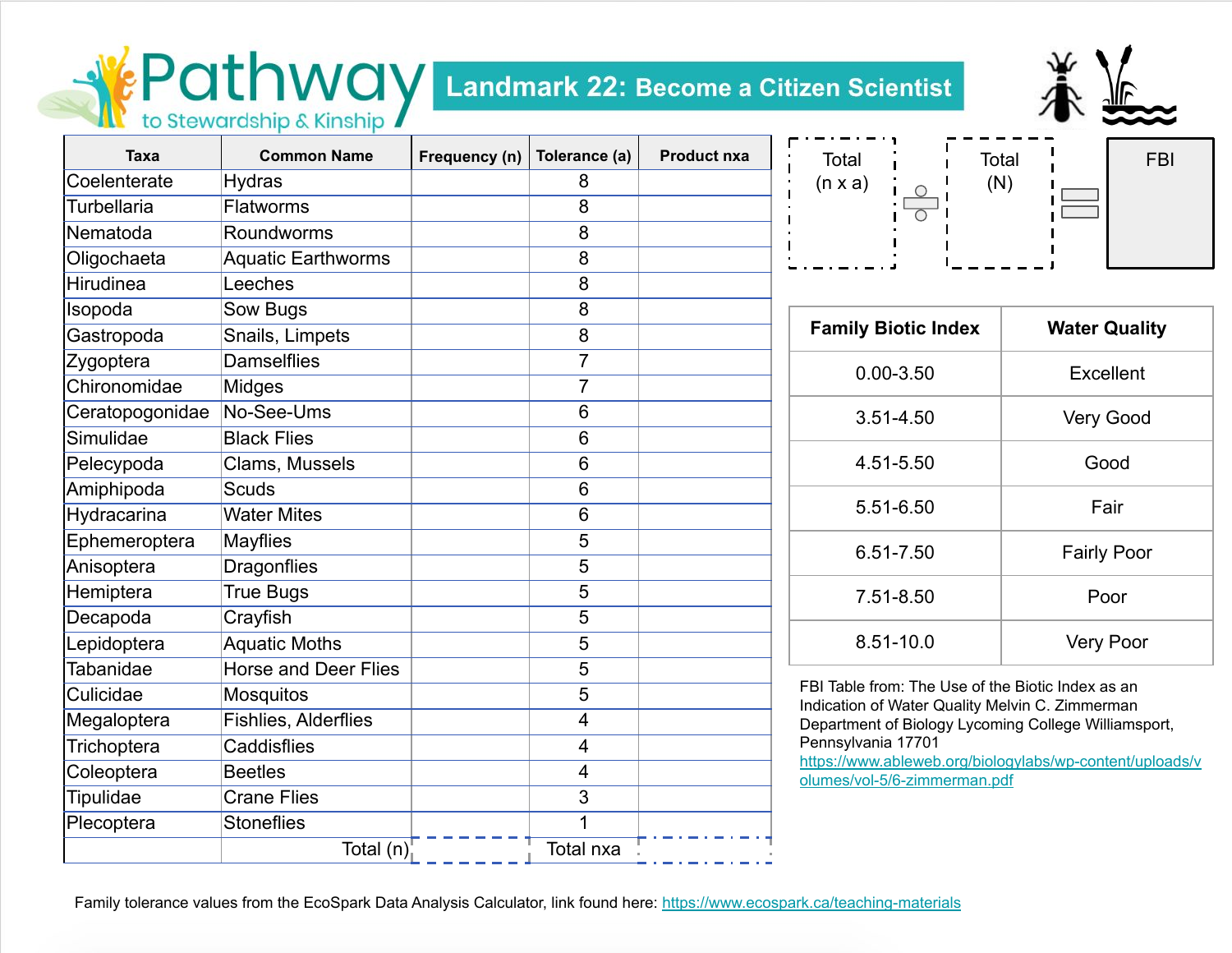



Field Lab: Biological Indicators Family Biotic Index Water Quality Statement

Name: Date:

| The Family Biotic Index of my sample is | <b>Family Biotic</b><br>Index | <b>Water Quality</b> | <b>Degree of Organic Pollution</b> |
|-----------------------------------------|-------------------------------|----------------------|------------------------------------|
|                                         | $0.00 - 3.50$                 | <b>Excellent</b>     | Organic pollution unlikely         |
|                                         | $3.51 - 4.50$                 | <b>Very Good</b>     | Possible slight organic pollution  |
|                                         | 4.51-5.50                     | Good                 | Some organic pollution probable    |
|                                         | 5.51-6.50                     | Fair                 | Fair substantial pollution likely  |
|                                         | 6.51-7.50                     | <b>Fairly Poor</b>   | Substantial pollution likely       |
|                                         | 7.51-8.50                     | Poor                 | Very substantial pollution likely  |
|                                         | $8.51 - 10.0$                 | <b>Very Poor</b>     | Severe organic pollution likely    |

Write a water quality statement by filling in the blanks below:

FBI Table from: The Use of the Biotic Index as an Indication of Water Quality Melvin C. Zimmerman Department of Biology Lycoming College Williamsport, Pennsylvania 17701 <https://www.ableweb.org/biologylabs/wp-content/uploads/volumes/vol-5/6-zimmerman.pdf>

The water quality from the sample is \_\_\_\_\_\_\_\_\_\_\_\_\_\_\_\_\_\_\_\_\_\_\_\_\_\_\_\_\_\_\_\_\_\_\_.

Organic pollution is **Exercise 20** and the set of the set of the set of the set of the set of the set of the set of the set of the set of the set of the set of the set of the set of the set of the set of the set of the set